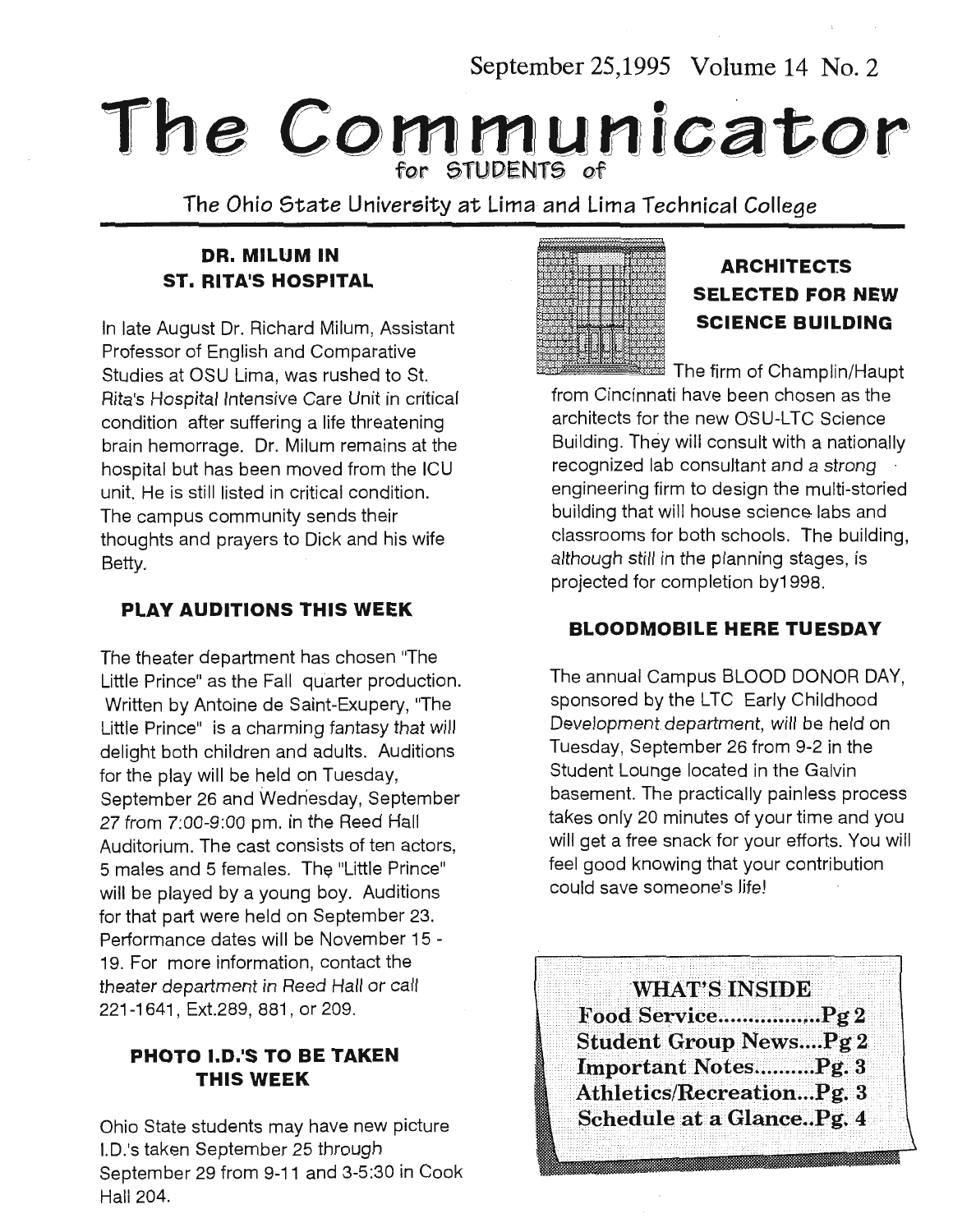### **STUDENT ORGANIZATION NOTES** ~

# **GET ACQUAINTED** *WITH STUDENT SENATE -*<br>The Campus Student

Senate invites everyone to stop by Reed Hall Room 174 on Tuesday, September



26 from 11-1 for a Cookie and a Coke! Introduce yourself to Bill Elliott (OSU), Student Senate president and Shannon Kimmet (LTC) and Annemarie Perez (OSU), vice-presidents. They will be happy to explain the role that Senate plays in Campus life. If you would like to take an active part in the organization they can describe the procedure for becoming a Senator. Being a Student Senator can be a rewarding experience. Give it a try!

## **Bl-GLOBAL CLUB SETS MEETING DATE** -

Bi-Global, an organization for Gay and Lesbian students, will have an organizational meeting on Thursday, September 28 in GA233 from 1:00-2:00. New projects and programs will be on the agenda. All interested students are invited to attend.

### **BIBLE SCIENCE CLUB COMBINES FELLOWSHIP**

**AND SCHOLARSHIP** - The regular meeting dates of the Bible Science Club will be Tuesdays and Fridays from 12:00-1 :30 in GA246. On Tuesdays, during the Fall quarter, the group will present a series of videos on the Biblical approach to Science. This week's video is "Genesis 1-11: An Overview."

# **PSYCHOLOGY CLUB WELCOMES NEW MEMBERS**

The Psychology Club will have its first meeting of the year on Tuesday, October 3 from 12:00-1:00 in GA233. Club members welcome new and returning students and urge everyone to bring their ideas for speakers and projects for the coming year.

# **BOOK EXCHANGE CHECKS ARE READY**

Students who had books in the recent Student Senate Book Exchange may pick up their commission check and/or books beginning Friday, September 29 from 9-5 in the Student Activities Office GA066. All books and checks not picked up by Friday, October 6 become the property of the Student Senate.

# **JOIN THE PEP BAND**

Joining the OSU-LTC Pep Band is a great way to show your school spirit! Pep



Band is open to all OSU and LTC students regardless of musical ability. The Band plays at all the home basketball games and also gives occasional concerts. The Band has many social activities throughout the year, the highlight of which is the Spring Break trip to Florida. See Aimee Bucher in Reed Hall Room 139 or call 221-1641, Ext. 884 for more information.

#### **CALCULATOR REVIEW CLASS OFFERED**

Use of Scientific Calculators will be the focus of a workshop that will be taught by Professor Rodney Null on Monday, October 2 from 6-8 pm in PS106. A brief introduction to graphic calculators and exposure to the new generation of super calculators will be included. This review class is extremely important and beneficial for you as a student if you are or will be using a scientific calculator. Each participant is encouraged to bring his or her own calculator and user's manual. The fee for this class is \$10.00.

# **FOOD CHOICES ON CAMPUS**

THE NOT SO COMMON COMMONS **WEEKLY SPECIALS** Monday: Chicken Tenders & F.F. 2.99 Tuesday: Potato Skins - 2.25 Wedmesday - Taco Salad - 2.99 Thursday: - Pizza - 1.75 **Eriday Perch Basket - 2.99** 

IN THE REED HALL DINING ROOM Luncheon Specials and '.Jilt i )l'' Salad Bar from 10:00 1:30 . .... ... ;.·.·· // ··········!····:····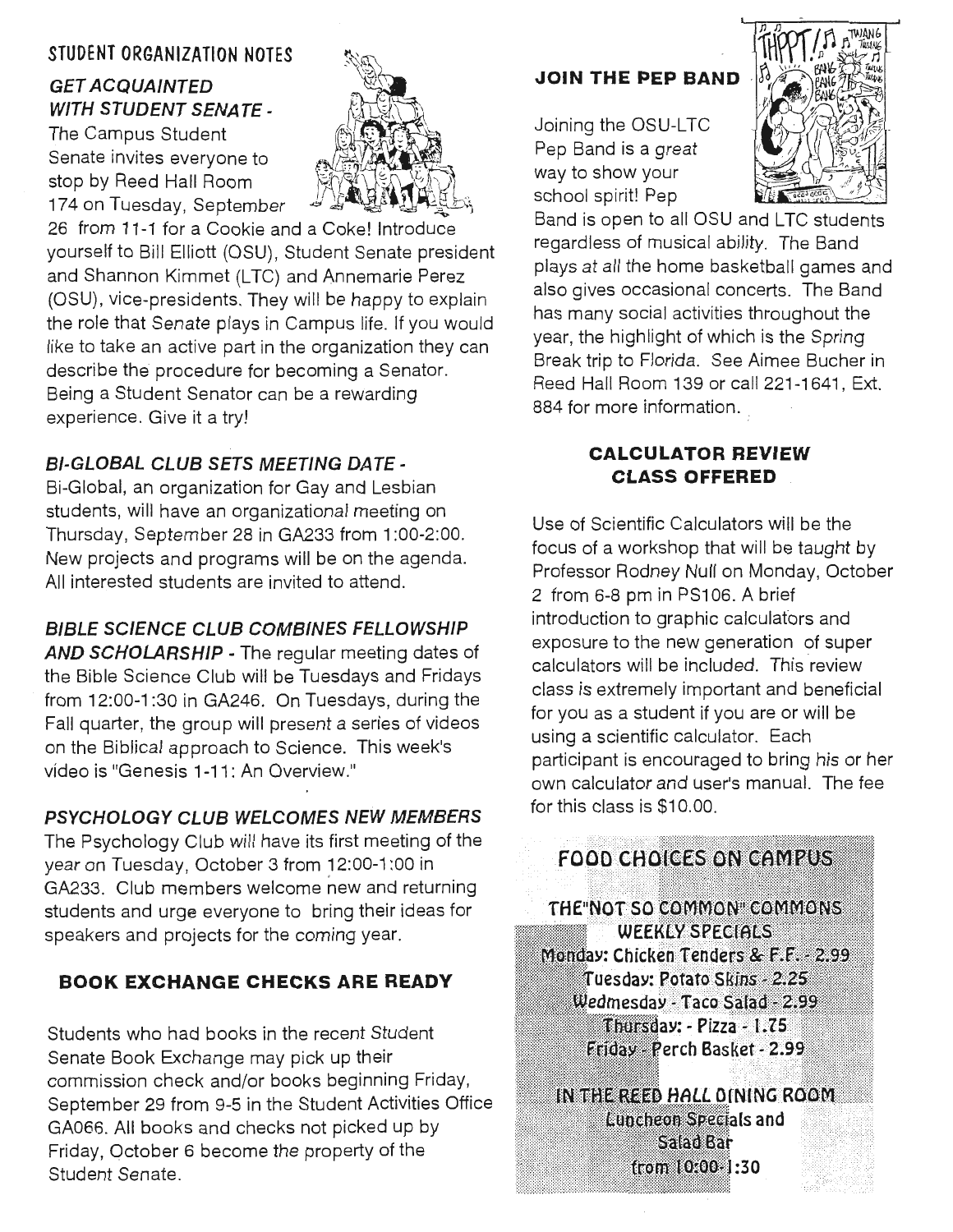### **NEWS FROM THE LTC PLACEMENT OFFICE** -

The LTC Placement Office has scheduled visits this week by representatives of several institutions of higher learning. On Monday, September 25, the University of Akron will have a representatiive on campus to talk about their programs. She will be in the Tech Lab Lobby from 10-12 and in the Galvin Lobby from 12-2. --· Pauline Edie from Bluffton College will be here regarding their "B-Comp" program on Wednesday and Thursday in Tech Lab from 4-7 pm.---- The University of Findlay representative will have information regarding their  $2 + 2$ program. See them from 10-12 in the Tech Lab Lobby and from 12-2 in the Galvin Lobby. ---- The University of Toledo will have a representative on campus on Monday, October 9 from 10-12 in Tech Lab and 12-2 in Galvin.

#### **MISS OHIO PAGEANT DEADLINE COMING UP**

The final deadline for the MISS OHIO USA PAGEANT is October 14. There will be no "Performing Talent" requirement this year. Entrants must be between 18-27 and never married. For more information stop by Student Activities, GA 066.

**POETRY CONTESTS** - The National Library of Poetry has announced that \$24,000 in prizes will be awarded this year to over 250 poets in the North American Open Poetry Contest. The deadline for the contest is September 30. The contest is open to everyone and entry is FREE. ------Th e National College Poetry Contest is open to all college and university students. Deadline for entries is October 31. Stop by Student Activities GA 066 for more information. on both of these contests.

### **JOHNNY APPLESEED PARK PLANS**

**PROGRAM** - "Nature at Night" is an interesting program for the whole family. On Friday, September 29 at 7:30 pm, leave your flashlight at home and join others at Heritage Park on Reed Road to learn about thenocturnal sights and sounds of nature.



· **For more information, stop by Cook 105** 

# **Sports Teams**

## **INTRODUCING THE LADY BARONS VOLLEYBALL TEAM**

The 1995 OSU-LTC Lady Barons Volleyball team returned 3 starters from their State runner up team of last year. Along with returning letter winners Angie Timmerman, Melinda Britton, and Kerressa Miller, the Lady Barons will be aided by transfer players Michelle Hartford from Heidelberg and Cissy Eaton from Mt. Union College . Rounding out the roster are Heidi Daniels, Tasha Smith, Lisa Kesler, and Gerri Letchem. The Ladies saw action over the weekend at Akron/Wayne against Wayne and Miami/Middletown. This week the team travels to Clark State in Springfield on September 27 and will play a Tri-Match at OU/Lancaster on September 30. The first HOME game will be Wednesday, October 4 at 7:00 pm in the Gym against Owens Community College. Be sure to attend and give the team and new coach Brad Fisher our support!

# **Recreation**

# **FLAG FOOTBALL LEAGUES ORGANIZING**

Team rosters are due on Wednesday, September 27 in the Sports and Recreation Office Cook 105 for the 6 on 6 Flag Football League. Players are also encouraged to sign on for a new Co-Ed Flag Football League that is now forming. The League needs 8 teams, so round up your friends and sign up. An organizational meeting for both Leagues will be on Wednesday, September 27 at noon in the Gym.